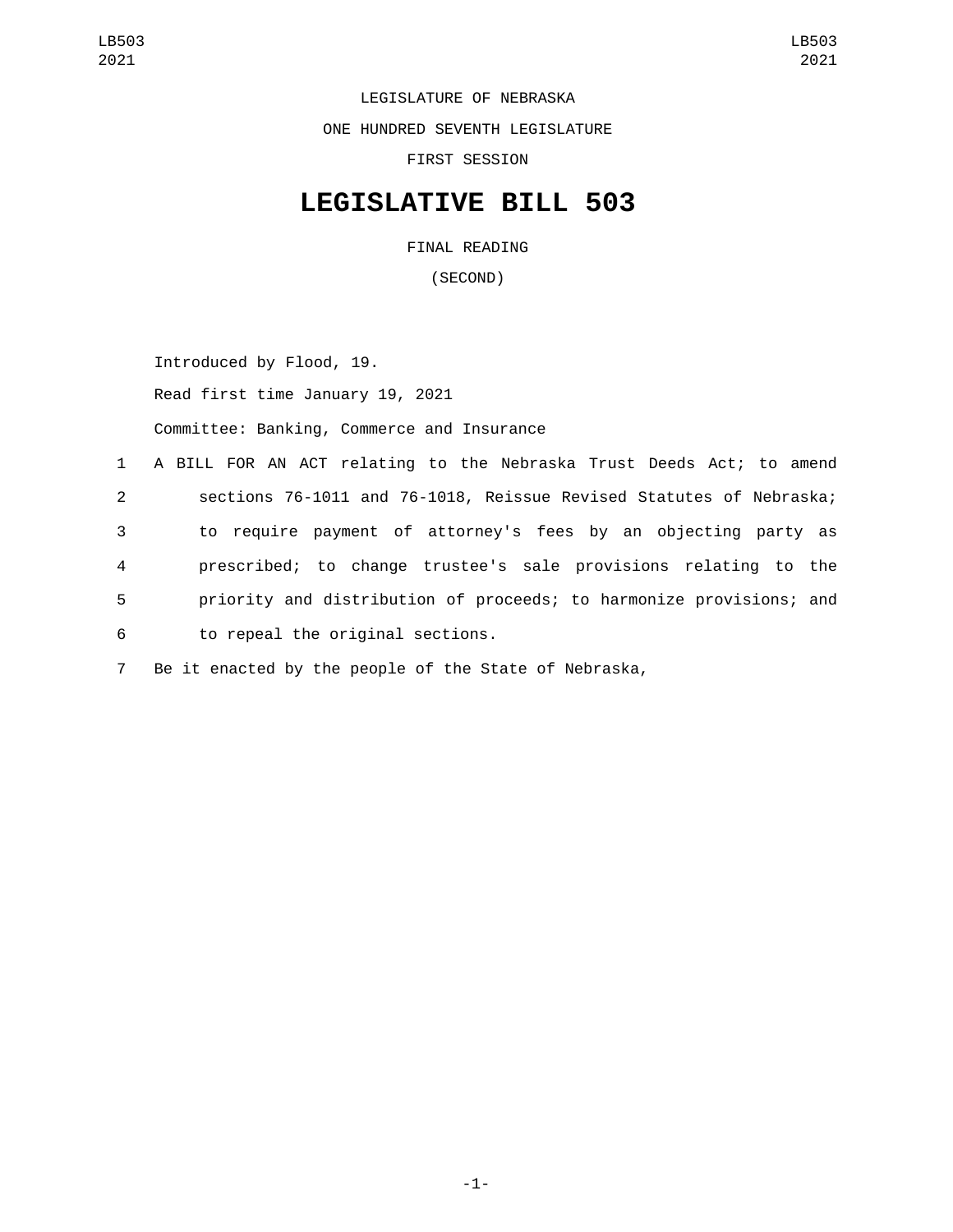| $\mathbf{1}$   | Section 1. If a court enters a judgment in favor of the holder of a     |
|----------------|-------------------------------------------------------------------------|
| 2              | trust deed, mortgage, or other lien in any interpleader action, action  |
| 3              | for declaratory judgment, or any other similar action resulting from an |
| 4              | objection to or the uncertainty of the proposed payment of proceeds of  |
| 5              | the trustee's sale by the trustee to such holders of trust deeds,       |
| 6              | mortgages, or other liens, the court shall order the objecting party or |
| $7\phantom{.}$ | parties who, without a good faith reason, objected to the proposed      |
| 8              | payment of proceeds of the trustee's sale by the trustee, to pay the    |
| 9              | reasonable attorney's fees and court costs of any such holder.          |

 Sec. 2. Section 76-1011, Reissue Revised Statutes of Nebraska, is 11 amended to read:

 76-1011 (1) The trustee shall apply the proceeds of the trustee's sale in the following order of priority: The trustee shall apply the proceeds of the trustee's sale, first, to the costs and expenses of exercising the power of sale and of the sale, including the payment of the trustee's fees actually incurred not to exceed the amount which may be provided for in the trust deed, second, to payment of the obligation secured by the trust deed, third, to the payment of junior trust deeds, mortgages, or other lienholders, and the balance, if any, to the person 20 or persons legally entitled thereto.

 (a) First, the proceeds shall be applied to the costs and expenses of exercising the power of sale and of the sale, including the payment of the trustee's fees actually incurred not to exceed the amount which may 24 be provided for in the trust deed;

 (b) Second, the proceeds shall be applied to payment of the 26 obligation secured by the trust deed;

 (c) Third, the proceeds shall be applied to the payment of junior 28 trust deeds, mortgages, or other lienholders; and

29 (d) Fourth, the balance of the proceeds, if any, shall be applied to the person or persons legally entitled to any remaining proceeds.

(2) Whether the proceeds are disbursed by the trustee pursuant to